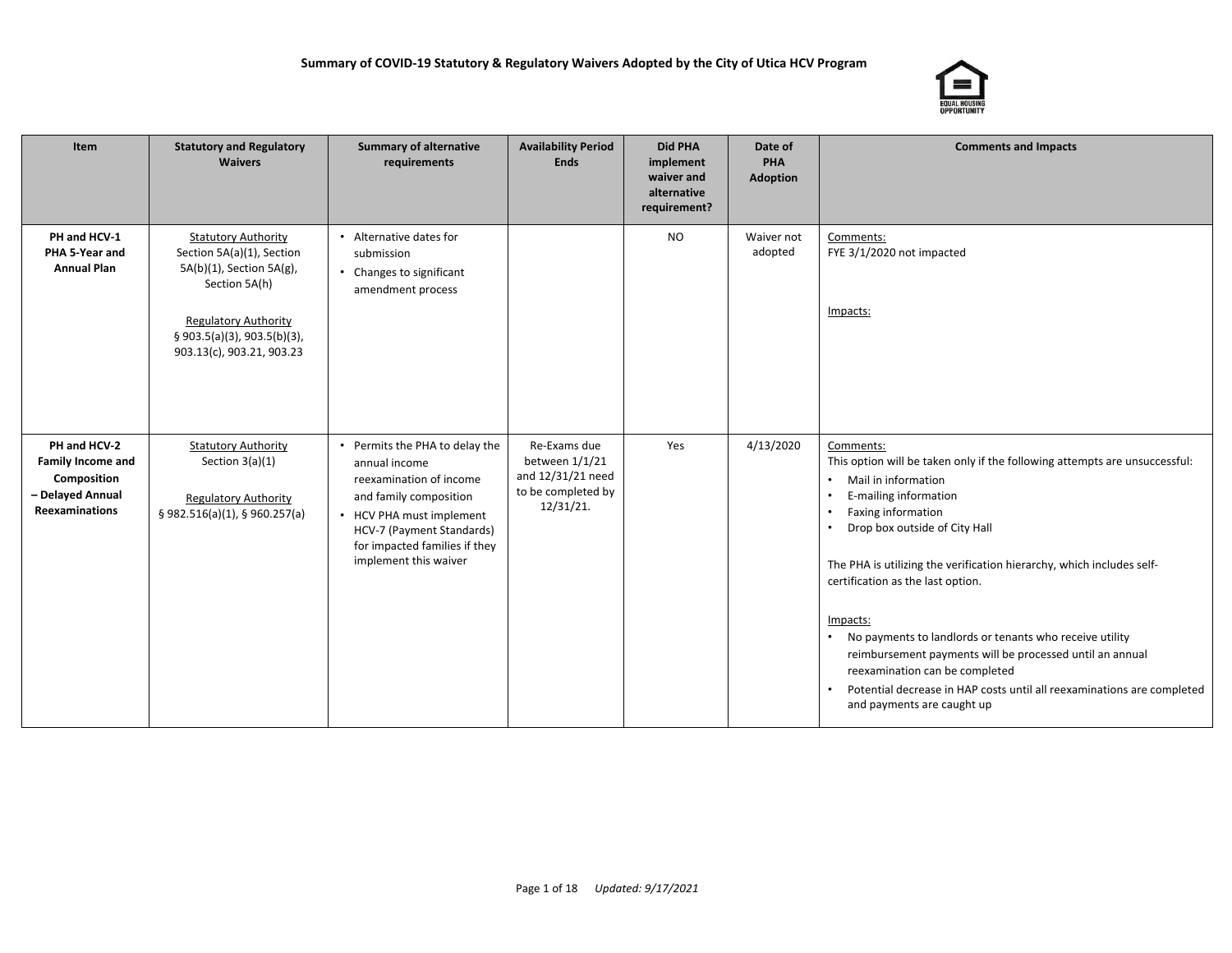

| PH and HCV-3        | <b>Regulatory Authority</b>   | $\Box$ Waives the requirements to | 12/31/21 | Yes | 4/13/2020 | Comments:                                                                    |
|---------------------|-------------------------------|-----------------------------------|----------|-----|-----------|------------------------------------------------------------------------------|
| Family Income and   | $\S5.233(a)(2)$ , 960.259(c), | use the income hierarchy,         |          |     |           | The PHA will continue to use EIV as the first level in the verification      |
| <b>Composition:</b> | 982.516(a                     | including the use of EIV, and     |          |     |           | hierarchy. In situations where staff is unable to retrieve EIV, then the PHA |
| Annual              |                               | will allow PHAs to consider       |          |     |           | will fully adopt the waiver with the following guidelines:                   |
| <b>Examination;</b> | Sub-regulatory Guidance       | self-certification as the         |          |     |           | Certification Statement signed by the tenant is preferred                    |
| Income              | PIH Notice 2018-18            | highest form of income            |          |     |           | E-mails and phone calls will be accepted                                     |
| Verification        |                               |                                   |          |     |           |                                                                              |
|                     |                               |                                   |          |     |           |                                                                              |

| Item | <b>Statutory and Regulatory</b><br><b>Waivers</b> | <b>Summary of alternative</b><br>requirements                                                                                                                                          | <b>Availability Period</b><br>Ends | Did PHA<br>implement<br>waiver and<br>alternative<br>requirement? | Date of<br>PHA<br>Adoption | <b>Comments and Impacts</b>                                                                                                                                                                                                               |
|------|---------------------------------------------------|----------------------------------------------------------------------------------------------------------------------------------------------------------------------------------------|------------------------------------|-------------------------------------------------------------------|----------------------------|-------------------------------------------------------------------------------------------------------------------------------------------------------------------------------------------------------------------------------------------|
|      |                                                   | verification forgoing 3rd<br>party verification<br>□ PHAs that implement this<br>waiver will be responsible<br>for addressing material<br>income discrepancies that<br>may arise later |                                    |                                                                   |                            | IVT will be used at the next annual reexamination<br>Impacts:<br>Potential for program fraud resulting in termination from the HCV<br>program, if discovered<br>Ability to complete Annual Reexaminations in a more expeditious<br>manner |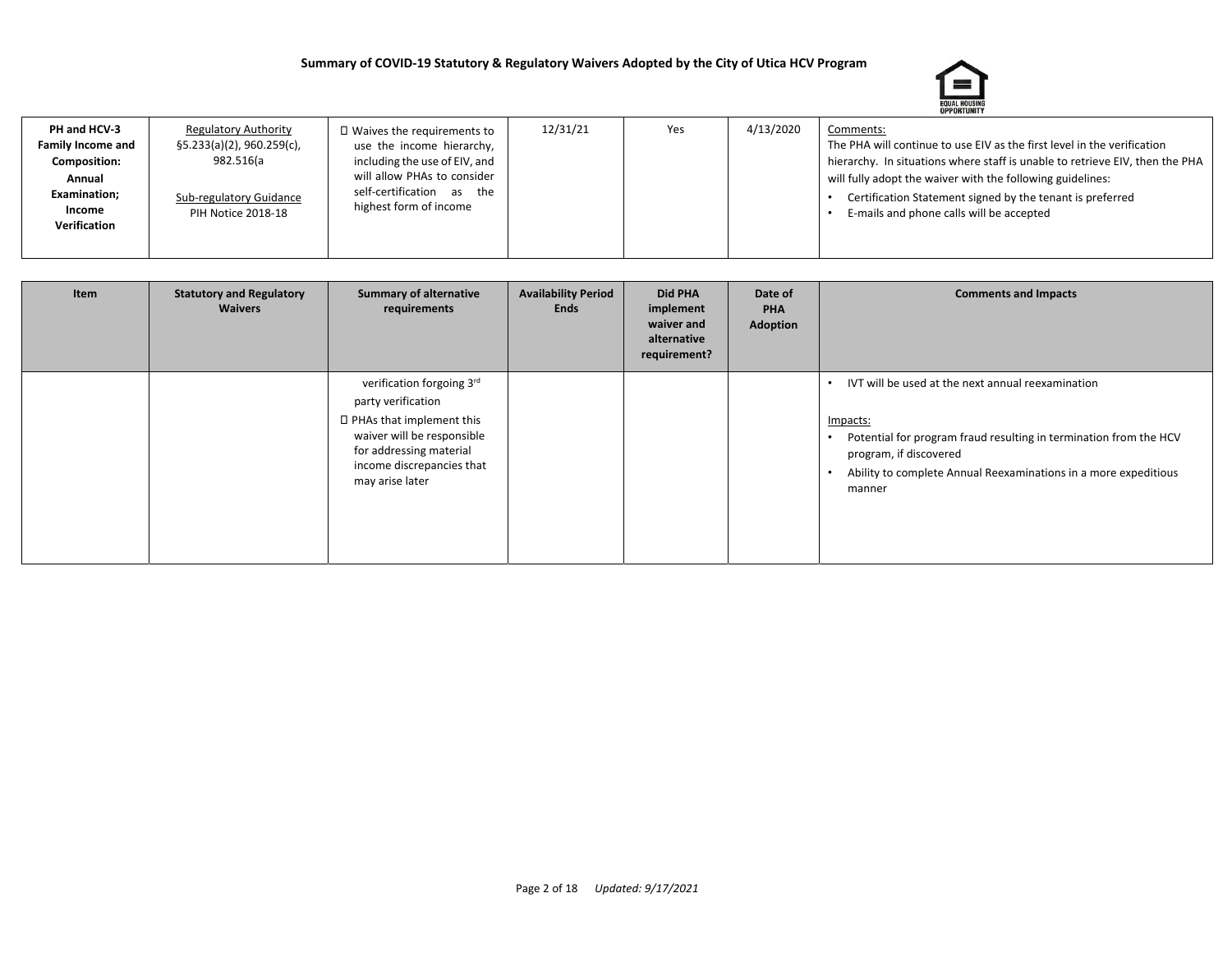

| PH and HCV-4<br><b>Family Income and</b><br>Composition:<br>Interim<br>reexaminations | <b>Statutory Authority</b><br>Section $3(a)(1)$<br><b>Regulatory Authority</b><br>§ 5.233(a)(2), 982.516(c)(2),<br>960.257(a),(b) and (d),<br>960.259(c)<br><b>Sub-regulatory Guidance</b><br>PIH Notice 2018-18 | □ Waives the requirement to<br>use the income verification<br>requirements, including the<br>use of EIV, for interim<br>reexaminations forgoing 3rd<br>party verification | 12/31/2021 | Yes | 4/13/2020 | Comments:<br>The PHA will continue to use EIV as the first level in the verification<br>hierarchy. In situations where staff is unable to retrieve EIV, then the PHA<br>will use the following guidelines:<br>If tenants experience an increase in income, an interim will be<br>processed to increase their portion of rent<br>Certification Statement signed by the tenant is preferred<br>$\bullet$<br>E-mails and phone calls will be accepted,<br>IVT will be used at the next annual reexamination |
|---------------------------------------------------------------------------------------|------------------------------------------------------------------------------------------------------------------------------------------------------------------------------------------------------------------|---------------------------------------------------------------------------------------------------------------------------------------------------------------------------|------------|-----|-----------|----------------------------------------------------------------------------------------------------------------------------------------------------------------------------------------------------------------------------------------------------------------------------------------------------------------------------------------------------------------------------------------------------------------------------------------------------------------------------------------------------------|
|                                                                                       |                                                                                                                                                                                                                  |                                                                                                                                                                           |            |     |           | Impacts:<br>Potential for program fraud resulting in termination from the HCV<br>program, if discovered<br>Ability to complete Interim Reexams in a more expeditious manner<br>$\bullet$<br>Increased staff time will be necessary to process interims for increases<br>$\bullet$<br>in wages                                                                                                                                                                                                            |

| Item                                                                            | <b>Statutory and Regulatory</b><br><b>Waivers</b>                                       | <b>Summary of alternative</b><br>requirements          | <b>Availability Period</b><br><b>Ends</b> | Did PHA<br>implement<br>waiver and<br>alternative<br>requirement? | Date of<br><b>PHA</b><br><b>Adoption</b> | <b>Comments and Impacts</b>                                                                                                                                                                                                                                                    |
|---------------------------------------------------------------------------------|-----------------------------------------------------------------------------------------|--------------------------------------------------------|-------------------------------------------|-------------------------------------------------------------------|------------------------------------------|--------------------------------------------------------------------------------------------------------------------------------------------------------------------------------------------------------------------------------------------------------------------------------|
| PH and HCV-5<br>Enterprise<br>Income<br><b>Verification (EIV)</b><br>Monitoring | <b>Regulatory Authority</b><br>§ 5.233<br>Sub-regulatory Guidance<br>PIH Notice 2018-18 | □ Waives the mandatory EIV<br>monitoring requirements. | 12/31/2021                                | Yes                                                               | 4/13/2020                                | Comments:<br>The PHA will continue to monitor EIV on a monthly basis and resolve issues.<br>In situations where staff is unable to retrieve EIV, then the PHA will fully<br>implement the waiver with the stipulation that resolution of issues may be<br>delayed:<br>Impacts: |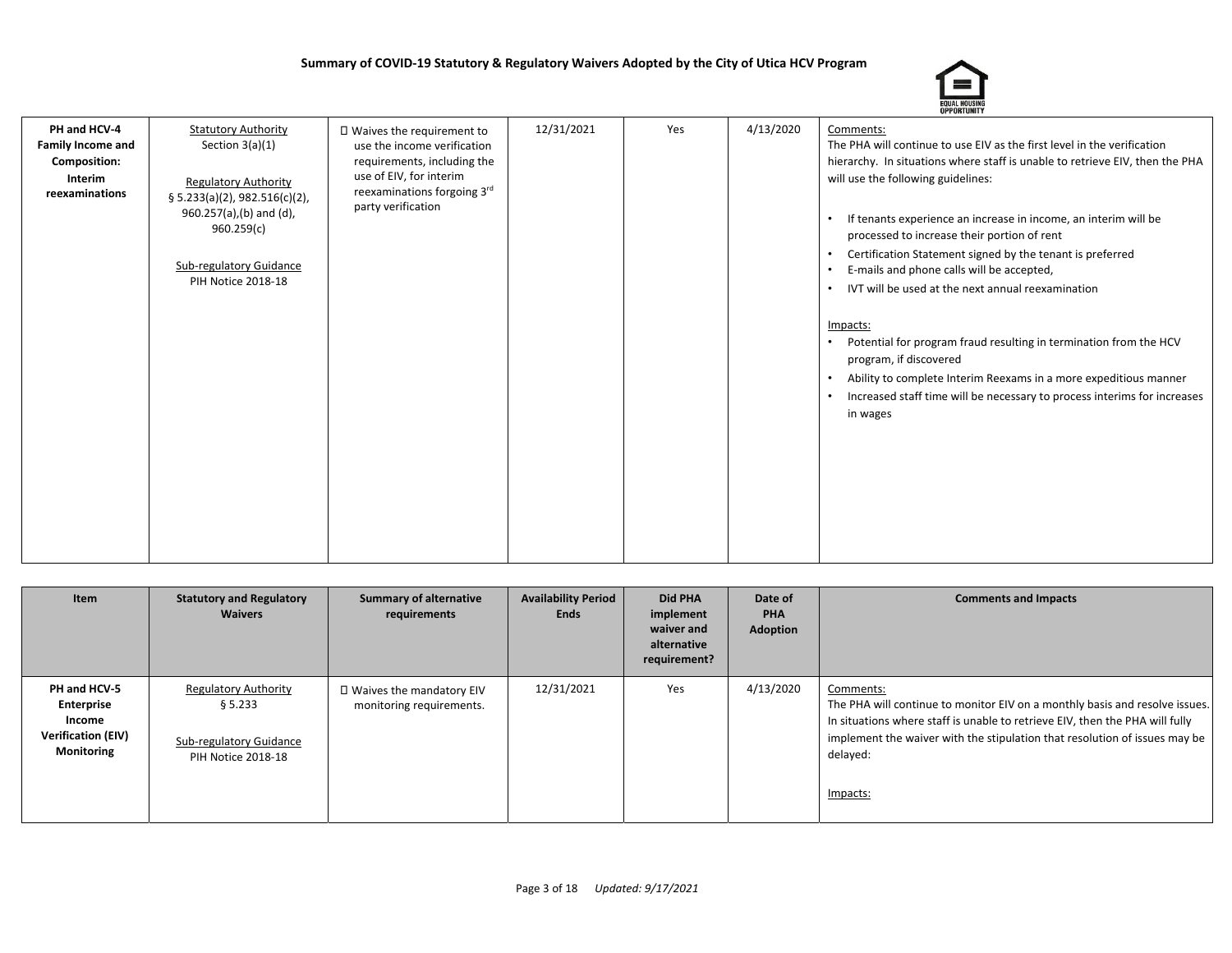

| PH and HCV-6<br><b>Family Self-</b><br><b>Sufficiency (FSS)</b><br><b>Contract of</b><br>Participation:<br>Contract<br><b>Extension</b> | <b>Regulatory Authority</b><br>\$982.206(a)(2)                                                                                                   | □ Provides for extensions to FSS<br>contract of participation                                                                                                                                                        | 12/31/2021                                             | <b>YES</b> | 4/13/2020             | Comments:<br>The PHA will adopt the ability to extend a client's FSS contract on a case by<br>case basis, depending upon each client's circumstances<br>Impacts:<br>Potential for increased HAP costs, if clients who are earning escrow on a<br>monthly basis remain on the program for an extended period of time                                                                                               |
|-----------------------------------------------------------------------------------------------------------------------------------------|--------------------------------------------------------------------------------------------------------------------------------------------------|----------------------------------------------------------------------------------------------------------------------------------------------------------------------------------------------------------------------|--------------------------------------------------------|------------|-----------------------|-------------------------------------------------------------------------------------------------------------------------------------------------------------------------------------------------------------------------------------------------------------------------------------------------------------------------------------------------------------------------------------------------------------------|
| PH and HCV-7 Waiting<br>List:<br>Opening and<br><b>Closing; Public Notice</b>                                                           | <b>Regulatory Authority</b><br>\$982.206(a)(2)<br>Sub-regulatory Guidance<br><b>PIH Notice 2012-34</b>                                           | Waives public notice<br>requirements for opening<br>and closing<br>waiting list<br>Requires alternative<br>process                                                                                                   | 12/31/2021                                             | <b>No</b>  | Waiver not<br>adopted | Comments:<br>IF the PHA will adopt this waiver the following guidelines will apply:<br>The PHA will post information regarding the opening and closing of the<br>waiting list on its web site<br>In conjunction with the City, will send out to local newspapers, TV and<br>radio stations as well as inform our community partners and provide<br>public notice and voice mail message on our main phone number. |
| HQS-1<br>Initial inspection                                                                                                             | <b>Statutory Authority</b><br>Section 8(o)(8)(A)(i), Section<br>8(o)(8)(C)<br><b>Regulatory Authority</b><br>§982.305(a), 982.305(b),<br>982.405 | Changes initial inspection<br>requirements, allowing for<br>owner certification that there<br>are no life-threatening<br>deficiencies<br>Where self-certification was<br>used, PHA must inspect the<br>unit no later | 12/31/2021<br>1-year anniversary<br>of date of owner's | <b>YES</b> | 4/13/2020             | Comments:<br>If the PHA is unable to enter a unit due to a COVID safety concern, this<br>waiver will be implemented with the following guidelines:                                                                                                                                                                                                                                                                |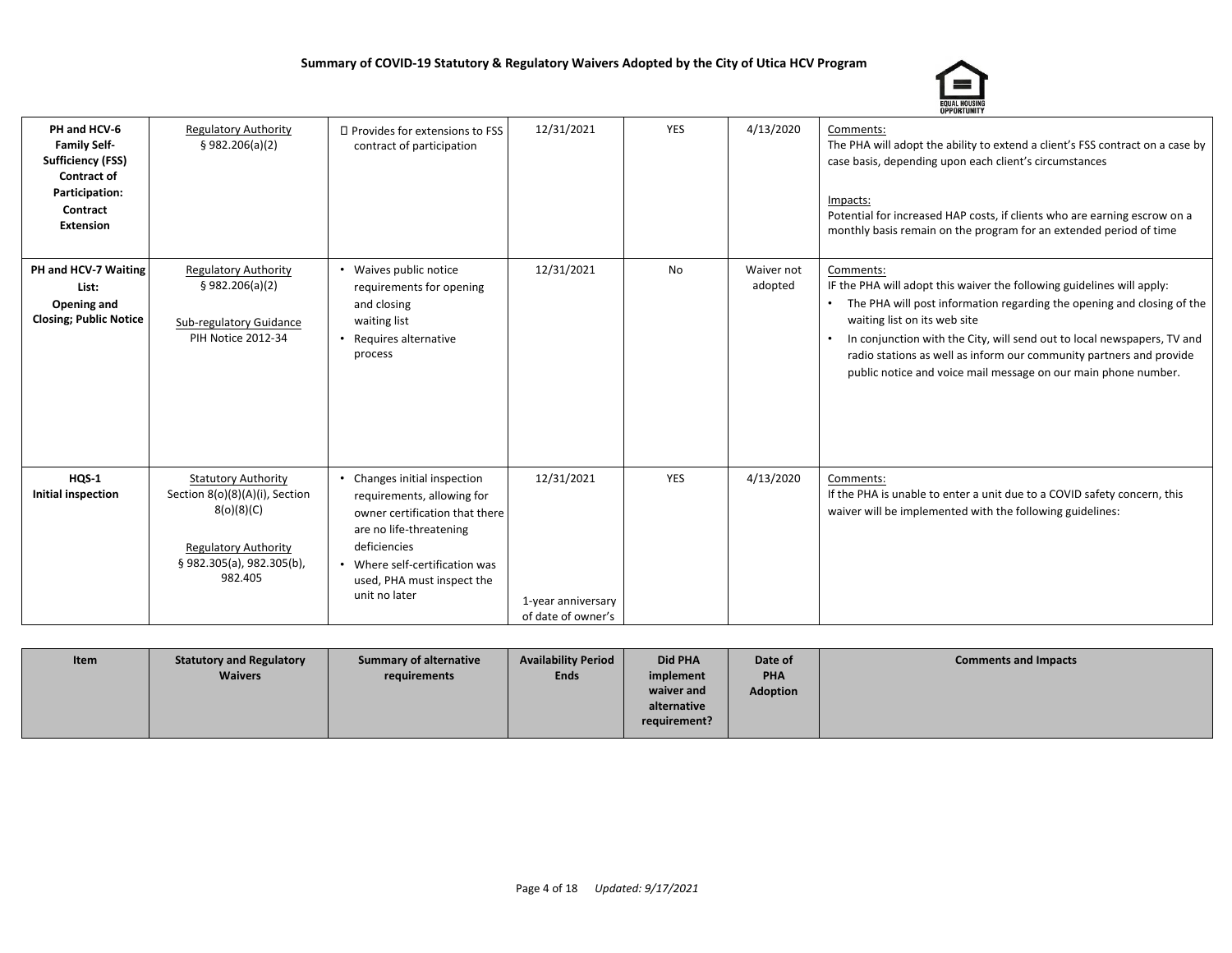

|                                                                                                                                         |                                                                                                                                                 | than 1-year anniversary of<br>date of owner's certification.                                                                                                                                                                                                                                              | certification                                                                        |            |           | Pictures and self-certification<br>1.<br>A list of all self-certified inspections will be maintained, to<br>2.<br>ensure that physical inspections are completed at the end of<br>the waiver period<br>Any self-certified inspections must be signed by both the<br>3.<br>landlord and the tenant<br>Impacts:<br>• Potential for fraud<br>• Potential for improper payments                                                                                                                                                                                                                                                                                                                                         |
|-----------------------------------------------------------------------------------------------------------------------------------------|-------------------------------------------------------------------------------------------------------------------------------------------------|-----------------------------------------------------------------------------------------------------------------------------------------------------------------------------------------------------------------------------------------------------------------------------------------------------------|--------------------------------------------------------------------------------------|------------|-----------|---------------------------------------------------------------------------------------------------------------------------------------------------------------------------------------------------------------------------------------------------------------------------------------------------------------------------------------------------------------------------------------------------------------------------------------------------------------------------------------------------------------------------------------------------------------------------------------------------------------------------------------------------------------------------------------------------------------------|
| HQS-2: Project-Based<br>Voucher (PBV) Pre-<br><b>HAP Contract</b><br><b>Inspections: PHA</b><br>Acceptance of<br><b>Completed Units</b> | <b>Statutory Authority: Section</b><br>8(o)(8)(A)<br><b>Regulatory Authority:</b><br>§§ 983.301(b), 983.156(a)(1)                               | • Changes<br>inspection<br>requirements, allowing for<br>owner certification that<br>life-<br>there<br>are<br>no<br>threatening deficiencies<br>self-certification<br>Where<br>used, PHA must<br>was<br>inspect the unit no later<br>than1-Year<br>anniversary<br>of<br>date<br>owner's<br>certification. | 12/31/2021<br>no later than1-Year<br>anniversary date of<br>owner's<br>certification | YES        | 4/13/2020 | Comments:<br>Same as above.                                                                                                                                                                                                                                                                                                                                                                                                                                                                                                                                                                                                                                                                                         |
| $HQS-3$<br>Initial Inspection:<br>Non-Life-<br>Threatening<br><b>Deficiencies (NLT)</b><br>Option                                       | <b>Statutory Authority</b><br>Section 8(o)(8)(A)(ii)<br>Sub-regulatory Guidance<br><b>HOTMA HCV Federal</b><br>Register Notice January 18, 2017 | □ Allows for extension of up to<br>30 days for owner repairs of<br>non-life-threatening<br>conditions                                                                                                                                                                                                     | 12/31/2021                                                                           | <b>YES</b> | 7/10/2020 | Comments:<br>The PHA will continue to follow current policies of a unit passing<br>inspection before the effective date of the contract. Extensions will be<br>approved on a case-by-case basis, depending upon the current emergency<br>situation that prevents a landlord from obtaining materials to complete<br>repairs.<br>Since the PHA recognizes that it may be difficult to complete repairs within<br>30 days during this crisis, the PHA will adopt this waiver to allow landlords<br>up to 30 days to complete non-life-threatening conditions. The extension<br>to make the non-life-threatening repairs may extend beyond Dec. 31,<br>2020, depending on the date the PHA approved the extension. For |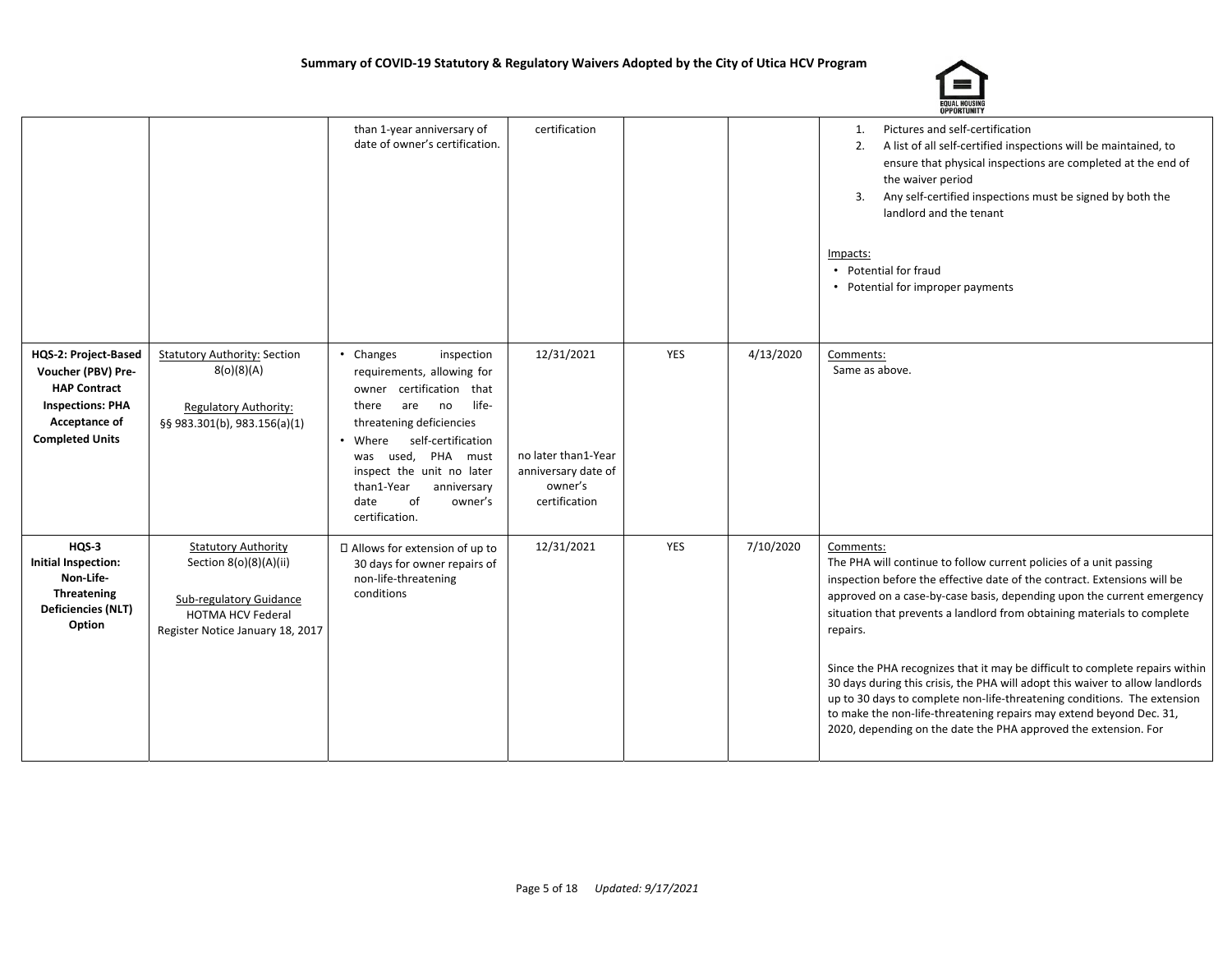

| Item                                                                                                         | <b>Statutory and Regulatory</b><br><b>Waivers</b>                                                                                                | <b>Summary of alternative</b><br>requirements                                                                                                                                                                                                                                                                                                   | <b>Availability Period</b><br><b>Ends</b>                                  | <b>Did PHA</b><br>implement<br>waiver and<br>alternative<br>requirement? | Date of<br>PHA<br><b>Adoption</b> | <b>Comments and Impacts</b>                                                                                                                                                                                                                                                                                                                                                                                                                                      |
|--------------------------------------------------------------------------------------------------------------|--------------------------------------------------------------------------------------------------------------------------------------------------|-------------------------------------------------------------------------------------------------------------------------------------------------------------------------------------------------------------------------------------------------------------------------------------------------------------------------------------------------|----------------------------------------------------------------------------|--------------------------------------------------------------------------|-----------------------------------|------------------------------------------------------------------------------------------------------------------------------------------------------------------------------------------------------------------------------------------------------------------------------------------------------------------------------------------------------------------------------------------------------------------------------------------------------------------|
|                                                                                                              |                                                                                                                                                  |                                                                                                                                                                                                                                                                                                                                                 |                                                                            |                                                                          |                                   | example, if the PHA approved the extension on Dec.15th, the maximum<br>extension provided to the owner would be Jan. 14th. If the owner has not<br>made the NLT repairs by the end of the PHA extension period, the PHA will<br>withhold the payment.<br>Impacts:<br>• Potential for improper payments<br>• Potential for clients living in sub-standard housing                                                                                                 |
| HQS <sub>4</sub><br>HQS Initial-<br>Inspection<br>Requirement:<br><b>Alternative</b><br>Inspection<br>Option | <b>Statutory Authority</b><br>Section 8(o)(8)(A)(iii)<br>Sub-regulatory Guidance<br><b>HOTMA HCV Federal</b><br>Register Notice January 18, 2017 | • Under Initial HQS<br>Alternative Inspection<br>Option - allows for<br>commencement of<br>assistance payments based<br>on owner certification there<br>are no life-threatening<br>deficiencies<br>• Where self-certification was<br>used, PHA must inspect the<br>unit no later than 1-year<br>anniversary of date of<br>owner's certification | 12/31/2021<br>1-year anniversary<br>of<br>date of owner's<br>certification | <b>YES</b>                                                               | 4/13/2020                         | The PHA will continue to follow current policies of conducting physical<br>inspections as long as it is safe to do so. If that should change, alternate<br>methods will be employed to verify initial inspections of occupied units.<br>Alternate inspections would include a virtual inspection, with an owner<br>self-certification to be provided.<br>Impacts:<br>• Potential for improper payments<br>• Potential for clients living in sub-standard housing |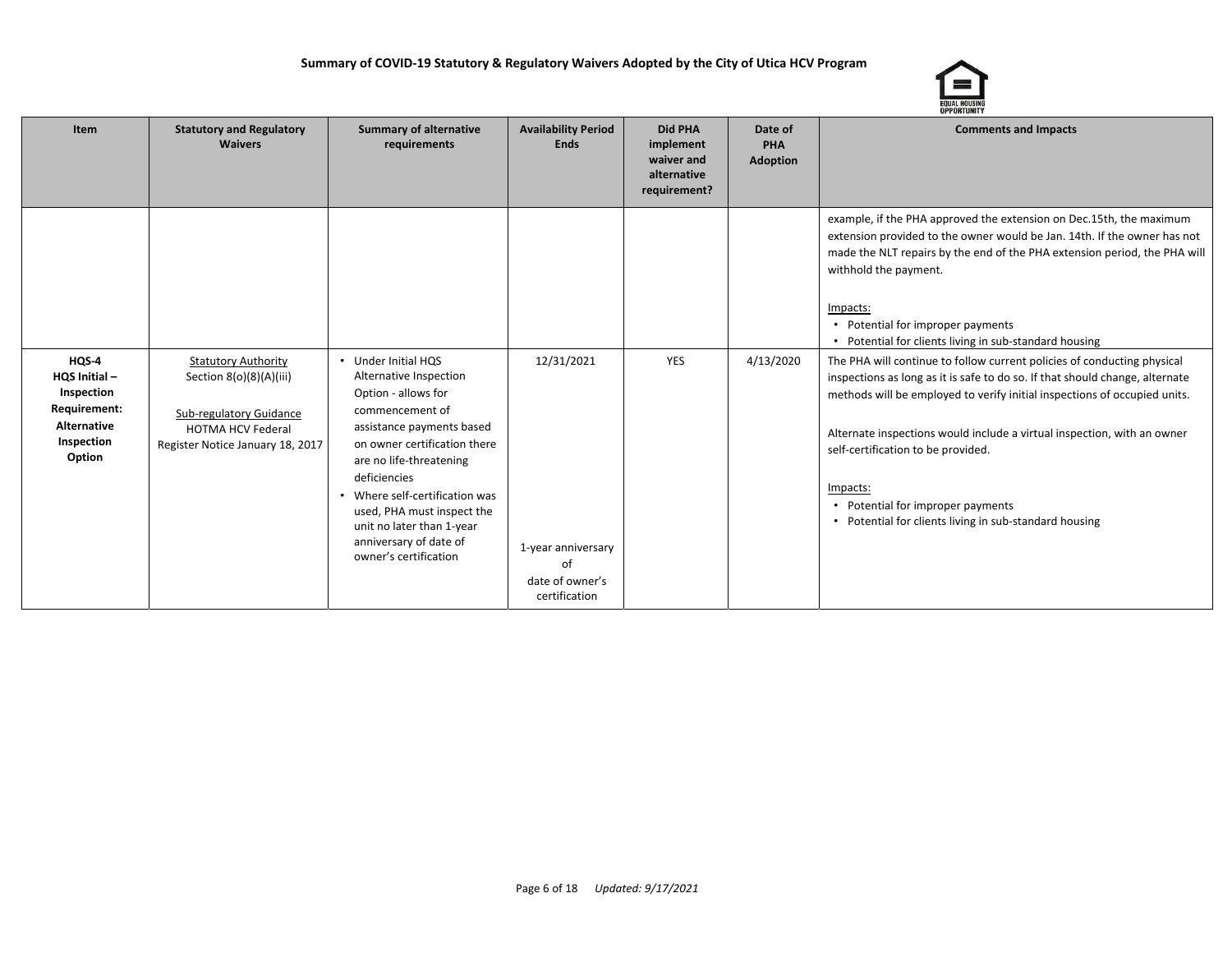

| $HQS-5$<br><b>HQS</b> Inspection<br>Requirement:<br>Biennial<br>Inspections | <b>Statutory Authority</b><br>Section 8(o)(D)<br><b>Regulatory Authority</b><br>§§ 982.405(a), 983.103(d) | Allows for delay in biennial<br>inspections<br>All delayed biennial<br>inspections must be<br>completed as soon as<br>reasonably possible but by<br>no later than 1 year after the<br>date on which the biennial<br>inspection would have been<br>required absent the waiver. | 10/31/2021<br>1 year after the<br>date on which the<br>biennial<br>inspection would<br>have been<br>required absent the<br>waiver | <b>YES</b> | 4/13/2020 | Comments:<br>The PHA will adopt this waiver and will maintain a list of impacted units to<br>ensure that physical inspections are completed at the end of the waiver<br>period<br>Impacts:<br>• Potential for improper payments<br>• Potential for clients living in sub-standard housing |
|-----------------------------------------------------------------------------|-----------------------------------------------------------------------------------------------------------|-------------------------------------------------------------------------------------------------------------------------------------------------------------------------------------------------------------------------------------------------------------------------------|-----------------------------------------------------------------------------------------------------------------------------------|------------|-----------|-------------------------------------------------------------------------------------------------------------------------------------------------------------------------------------------------------------------------------------------------------------------------------------------|
|-----------------------------------------------------------------------------|-----------------------------------------------------------------------------------------------------------|-------------------------------------------------------------------------------------------------------------------------------------------------------------------------------------------------------------------------------------------------------------------------------|-----------------------------------------------------------------------------------------------------------------------------------|------------|-----------|-------------------------------------------------------------------------------------------------------------------------------------------------------------------------------------------------------------------------------------------------------------------------------------------|

| Item | <b>Statutory and Regulatory</b><br><b>Waivers</b> | <b>Summary of alternative</b><br>requirements | <b>Availability Period</b><br><b>Ends</b> | Did PHA<br>implement | Date of<br>PHA  | <b>Comments and Impacts</b> |
|------|---------------------------------------------------|-----------------------------------------------|-------------------------------------------|----------------------|-----------------|-----------------------------|
|      |                                                   |                                               |                                           |                      |                 |                             |
|      |                                                   |                                               |                                           | waiver and           | <b>Adoption</b> |                             |
|      |                                                   |                                               |                                           | alternative          |                 |                             |
|      |                                                   |                                               |                                           | requirement?         |                 |                             |
|      |                                                   |                                               |                                           |                      |                 |                             |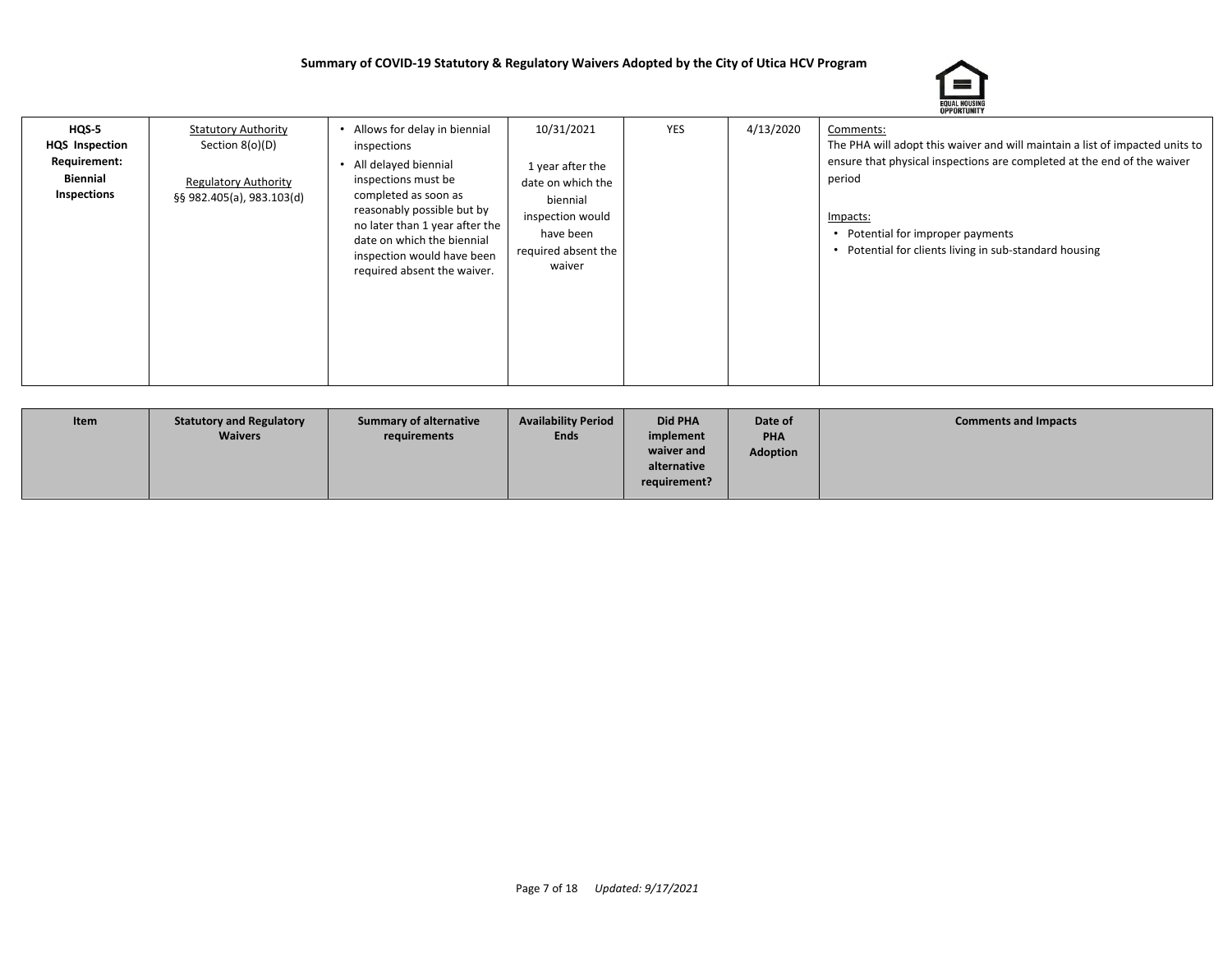

| HQS-6: HQS Interim<br>Inspections<br>(Special<br>Inspections)                                        | <b>Statutory Authority:</b><br>Section 8(o)(8)(F)<br>Regulatory Authority:<br>§§ 982.405(g), 983.103(e)       | • Waives the requirement for<br>the PHA to conduct interim<br>inspection and<br>requires alternative<br>method<br>Allows for repairs to be<br>verified by alternative<br>methods | 12/31/2021               | YES       | 4/13/2020             | Comments:<br>The PHA will continue to follow the current policy of conducting physical<br>inspections as long as it is safe to do so. If that should change, alternate<br>methods will be employed to perform interim inspections (special<br>inspections) of occupied units.<br>The PHA will adopt this waiver with the following guidelines:<br>1. Use of video calls between client's phone and inspector's phone<br>2. Pictures and self-certification<br>3. A list of all self-certified inspections will be maintained, to ensure<br>that physical inspections are completed at the end of the waiver<br>period<br>4. Any self-certified inspections must be signed by both the landlord<br>and the tenant<br>Impacts:<br>• Potential for fraud<br>• Potential for improper payments |
|------------------------------------------------------------------------------------------------------|---------------------------------------------------------------------------------------------------------------|----------------------------------------------------------------------------------------------------------------------------------------------------------------------------------|--------------------------|-----------|-----------------------|--------------------------------------------------------------------------------------------------------------------------------------------------------------------------------------------------------------------------------------------------------------------------------------------------------------------------------------------------------------------------------------------------------------------------------------------------------------------------------------------------------------------------------------------------------------------------------------------------------------------------------------------------------------------------------------------------------------------------------------------------------------------------------------------|
| HQS-7<br><b>PBV Turnover</b><br>Inspections                                                          | Regulatory Authority §<br>983.103(c)                                                                          | • Allows for PBV turnover<br>units to be filled based on<br>owner certification there are<br>no life-threatening<br>deficiencies<br>Allows for delayed full HQS<br>inspection    | 12/31/2021<br>12/31/2021 | Yes       | 7/31/2020             | Comments:<br>Same as above<br>Impacts:<br>Potential for fraud<br>Potential for improper payments                                                                                                                                                                                                                                                                                                                                                                                                                                                                                                                                                                                                                                                                                           |
| HQS-8: PBV HAP<br><b>Contract: HQS</b><br>Inspections to<br><b>Add or Substitute</b><br><b>Units</b> | <b>Statutory Authority:</b><br>Section 8(o)(8)(A)<br><b>Regulatory Authority</b><br>§§ 983.207(a), 983.207(b) | □ Allows for PBV units to be<br>added or substituted in the<br>HAP contract based on<br>owner certification there are<br>no                                                      |                          | <b>NO</b> | Waiver not<br>adopted | Comments:                                                                                                                                                                                                                                                                                                                                                                                                                                                                                                                                                                                                                                                                                                                                                                                  |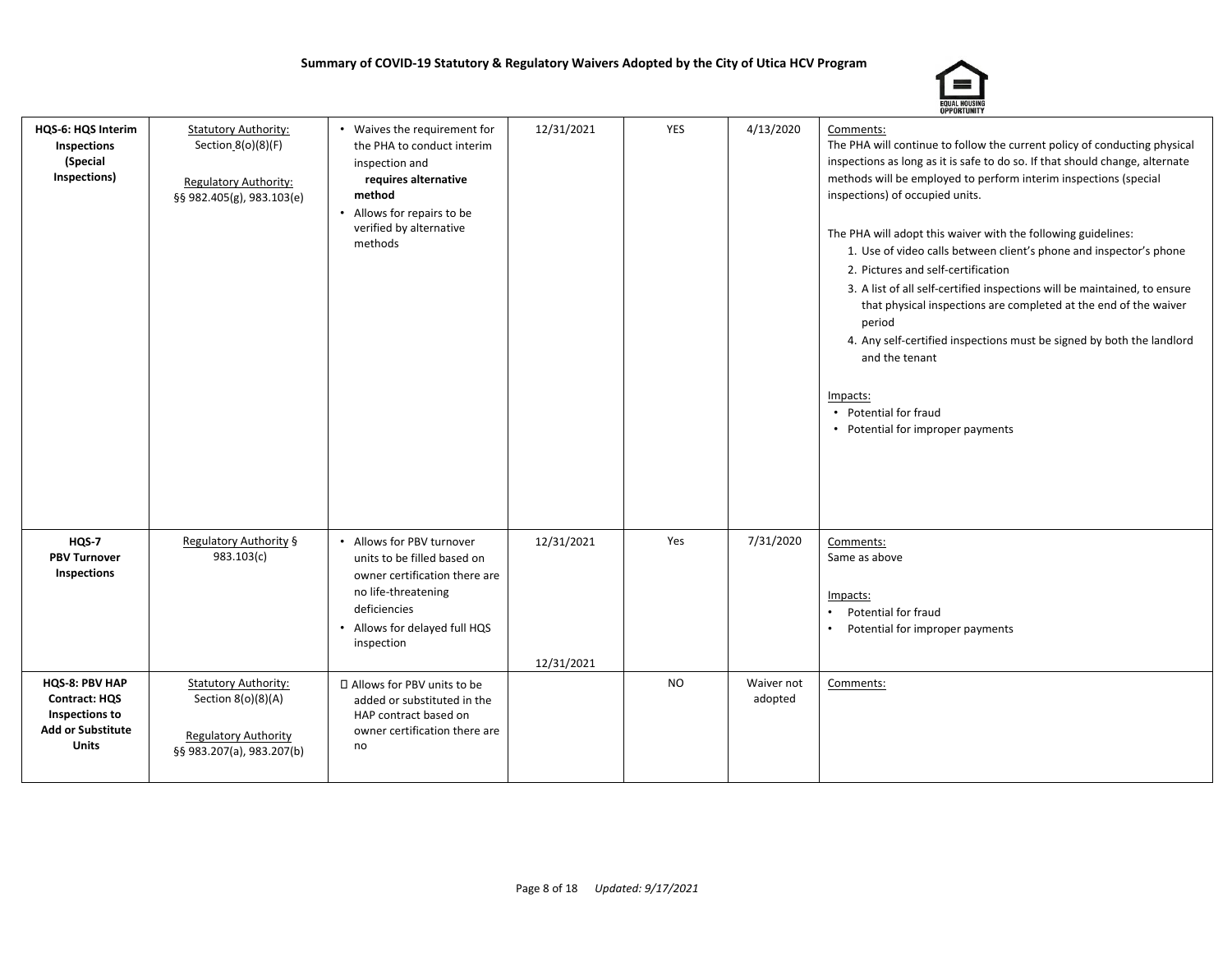

| Item                                                                                      | <b>Statutory and Regulatory</b><br><b>Waivers</b>                                                                  | <b>Summary of alternative</b><br>requirements                                                                                                                                                                 | <b>Availability Period</b><br><b>Ends</b>                                                        | Did PHA<br>implement<br>waiver and<br>alternative<br>requirement? | Date of<br>PHA<br><b>Adoption</b> | <b>Comments and Impacts</b>                                                                                                                                                                                                                                                                                                                                                                                                                                                                                                                                                                                                                                                                                                                                                              |
|-------------------------------------------------------------------------------------------|--------------------------------------------------------------------------------------------------------------------|---------------------------------------------------------------------------------------------------------------------------------------------------------------------------------------------------------------|--------------------------------------------------------------------------------------------------|-------------------------------------------------------------------|-----------------------------------|------------------------------------------------------------------------------------------------------------------------------------------------------------------------------------------------------------------------------------------------------------------------------------------------------------------------------------------------------------------------------------------------------------------------------------------------------------------------------------------------------------------------------------------------------------------------------------------------------------------------------------------------------------------------------------------------------------------------------------------------------------------------------------------|
|                                                                                           |                                                                                                                    | life-threatening deficiencies<br>□ Allows for delayed full HQS<br>inspection                                                                                                                                  | 1-year anniversary<br>of<br>date of owner's<br>certification                                     |                                                                   |                                   |                                                                                                                                                                                                                                                                                                                                                                                                                                                                                                                                                                                                                                                                                                                                                                                          |
| HQS-9<br><b>HQS Quality Control</b><br>Inspections                                        | Regulatory Authority §<br>982.405(b), 983.103€(3)                                                                  | $\Box$ Provides for a suspension of<br>the requirement for QC<br>sampling inspections                                                                                                                         | 12/31/2021                                                                                       | <b>YES</b>                                                        | 4/13/2020                         | Comments:<br>The PHA will adopt this waiver and will resume Quality Control Inspections<br>at the end of the waiver period.<br>Impacts:<br>• Potential for improper payments<br>• Potential for tenants living in sub-standard conditions                                                                                                                                                                                                                                                                                                                                                                                                                                                                                                                                                |
| <b>HQS-10</b><br><b>Housing Quality</b><br><b>Standards: Space and</b><br><b>Security</b> | Regulatory Authority §<br>982.401(d)                                                                               | □ Waives the requirement that<br>each dwelling unit have at<br>least 1 bedroom or<br>living/sleeping room for<br>each 2 persons.                                                                              | Remains in effect<br>one year<br>from lease term or<br>date of<br>Notice, whichever<br>is longer | <b>NO</b>                                                         | Waiver not<br>adopted             | Comments:<br>Currently, families are able to find units that meet the occupancy<br>standards. If that should change, the PHA reserves the right to adopt this<br>waiver.<br>Impacts:<br>Potential for tenants living in overcrowded conditions                                                                                                                                                                                                                                                                                                                                                                                                                                                                                                                                           |
| <b>HQS-11</b><br>Homeownership<br><b>Options: Initial</b><br><b>HQS Inspection</b>        | <b>Statutory Authority</b><br>Section 8(o)(8)(A)(i), Section<br>8(y)(3)(B)<br>Regulatory Authority §<br>982.631(a) | • Waives the requirement to<br>perform an initial HQS<br>inspection in order to begin<br>making homeownership<br>assistance payments<br>• Requires family to obtain<br>independent professional<br>inspection | 12/31/2021                                                                                       | <b>YES</b>                                                        | 4/13/2020                         | Comments:<br>The PHA will continue to follow the current policy of conducting physical<br>inspections as long as it is safe to do so. If that should change, alternate<br>methods will be employed to perform interim inspections (special<br>inspections) of occupied units.<br>The PHA will adopt this waiver with the following guidelines:<br>5. Use of video calls between client's phone and inspector's phone<br>6. Pictures and self-certification<br>7. A list of all self-certified inspections will be maintained, to ensure<br>that physical inspections are completed at the end of the waiver<br>period<br>8. Any self-certified inspections must be signed by both the landlord<br>and the tenant<br>Impacts:<br>• Potential for fraud<br>Potential for improper payments |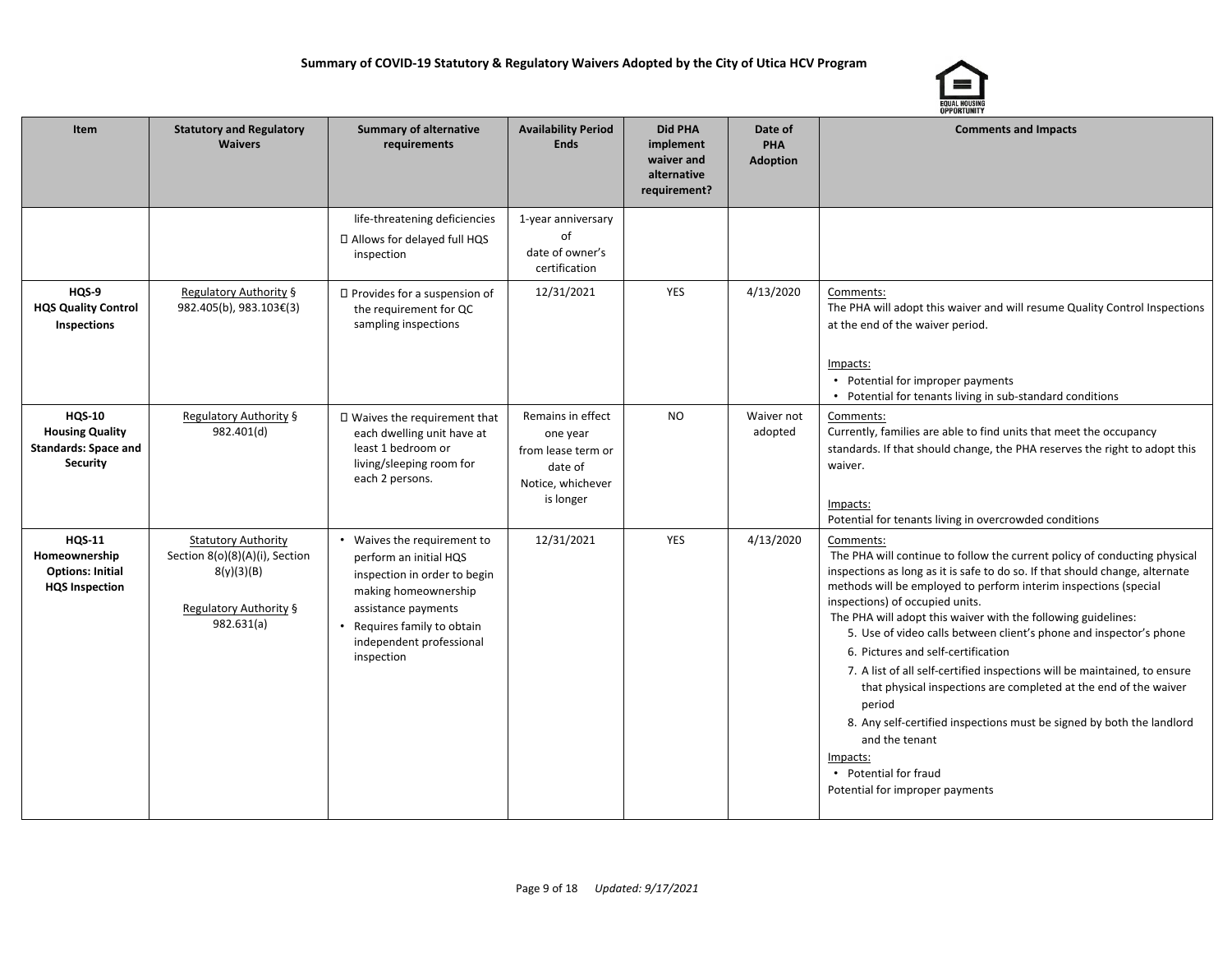

| 4/13/2020<br>09/30/2021<br>YES<br>Establishes an alternative<br>$HCV-1$<br>Regulatory Authority §<br>Comments:<br>982.54 (a)<br>Changes to the Admin plan will be posted on the website in lieu of a public<br><b>Administrative Plan</b><br>requirement that policies<br>hearing.<br>may be adopted without<br>board approval<br>Impacts:<br>Any provisions adopted<br>informally must be adopted<br>formally NLT December 31,<br>2021<br>12/31/2021 |
|-------------------------------------------------------------------------------------------------------------------------------------------------------------------------------------------------------------------------------------------------------------------------------------------------------------------------------------------------------------------------------------------------------------------------------------------------------|
|                                                                                                                                                                                                                                                                                                                                                                                                                                                       |

| Item                                                                              | <b>Statutory and Regulatory</b><br><b>Waivers</b>               | <b>Summary of alternative</b><br>requirements                                                                                 | <b>Availability Period</b><br><b>Ends</b> | <b>Did PHA</b><br>implement<br>waiver and<br>alternative<br>requirement? | Date of<br><b>PHA</b><br><b>Adoption</b> | <b>Comments and Impacts</b>                                                                                                                                                                                                                                                                                                                                                                                                                            |
|-----------------------------------------------------------------------------------|-----------------------------------------------------------------|-------------------------------------------------------------------------------------------------------------------------------|-------------------------------------------|--------------------------------------------------------------------------|------------------------------------------|--------------------------------------------------------------------------------------------------------------------------------------------------------------------------------------------------------------------------------------------------------------------------------------------------------------------------------------------------------------------------------------------------------------------------------------------------------|
|                                                                                   |                                                                 |                                                                                                                               |                                           |                                                                          |                                          |                                                                                                                                                                                                                                                                                                                                                                                                                                                        |
| $HCV-2$<br>Information<br>When Family is<br>Selected: PHA<br><b>Oral Briefing</b> | <b>Regulatory Authority</b><br>§ 982.301(a)(1),<br>\$983.252(a) | Waives the requirement for<br>an oral briefing<br>Provides for alternative<br>methods to conduct<br>required voucher briefing | 12/31/2021                                | <b>YES</b>                                                               | 4/13/2020                                | Comments:<br>• The PHA will conduct briefings through a variety of different methods to<br>include: In person if safe to do so, phone and conference calls<br>Briefing information (packet documents) will be sent via the U.S. Postal<br>Service<br>• Language services will be made available upon request.<br>Impacts:<br>• Increased staff time being spent on briefings<br>• Increased postage costs for briefing material that cannot be emailed |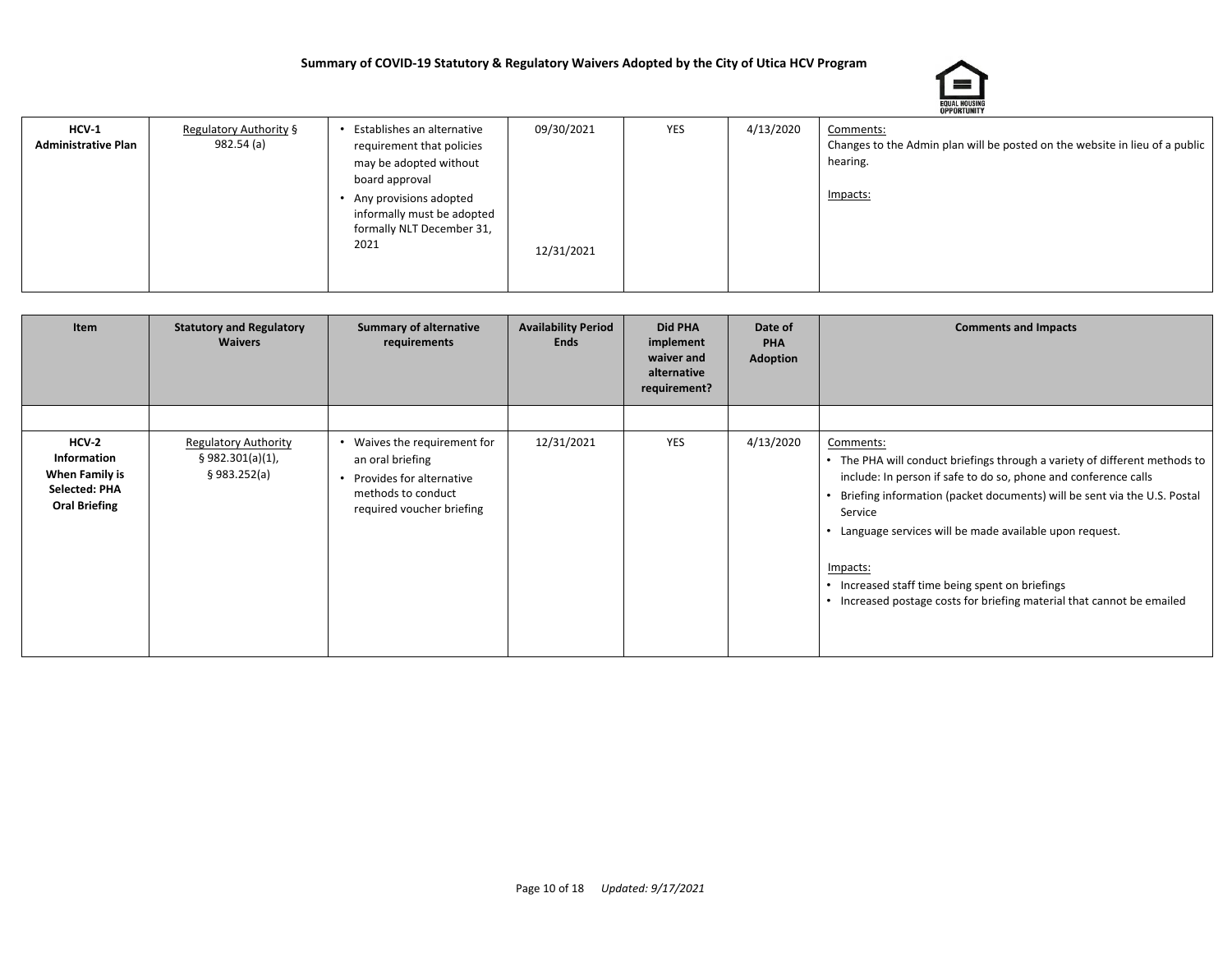

| $HCV-3$<br><b>Term of Voucher:</b><br>-Extensions of Term                                                 | <b>Regulatory Authority §</b><br>982.303(b)(1) | □ Allows PHAs to provide<br>voucher extensions<br>regardless of current<br>PHA policy                                                           | 12/31/2021 | <b>YES</b> | 4/13/2020 | Comments:<br>Voucher term extensions will be granted for 60 days beyond the 120 days,<br>for a total voucher term of 180 days.<br>Extensions for disabled or elderly households will be granted for 60 days<br>beyond the 180 days, for a total voucher term of 240 days. If voucher<br>extensions are needed beyond the listed terms above, extreme<br>circumstances will need to be submitted to the PHA for review on a case-<br>by-case basis.<br>Impacts:<br>Potential delays in clients leasing up in a unit<br>Clients will have a greater opportunity to find a suitable unit |
|-----------------------------------------------------------------------------------------------------------|------------------------------------------------|-------------------------------------------------------------------------------------------------------------------------------------------------|------------|------------|-----------|---------------------------------------------------------------------------------------------------------------------------------------------------------------------------------------------------------------------------------------------------------------------------------------------------------------------------------------------------------------------------------------------------------------------------------------------------------------------------------------------------------------------------------------------------------------------------------------|
| HCV-4<br>PHA Approval of<br><b>Assisted Tenancy:</b><br><b>When HAP</b><br>Contract is<br><b>Executed</b> | Regulatory Authority §<br>982.305(c)           | Provides for HAP payments<br>for contracts not executed<br>within 60 days<br>PHA must not pay HAP to<br>owner until HAP contract is<br>executed | 12/31/2021 | <b>YES</b> | 7/10/2020 | Comments:<br>We will continue to follow our current policies. Only in extreme<br>circumstances, on a case-by-case review, will this waiver be implemented.<br>The PHA will allow up to 120 days from the beginning of the lease term to<br>the contract signing.<br>Impacts:<br>Potential delays in clients leasing up in a unit<br>Greater flexibility<br>٠                                                                                                                                                                                                                          |

| <b>Waivers</b><br><b>Ends</b><br><b>PHA</b><br>implement<br>requirements<br>waiver and<br><b>Adoption</b><br>alternative<br>requirement? | Item | <b>Statutory and Regulatory</b> | <b>Summary of alternative</b> | <b>Availability Period</b> | <b>Did PHA</b> | Date of | <b>Comments and Impacts</b> |
|------------------------------------------------------------------------------------------------------------------------------------------|------|---------------------------------|-------------------------------|----------------------------|----------------|---------|-----------------------------|
|------------------------------------------------------------------------------------------------------------------------------------------|------|---------------------------------|-------------------------------|----------------------------|----------------|---------|-----------------------------|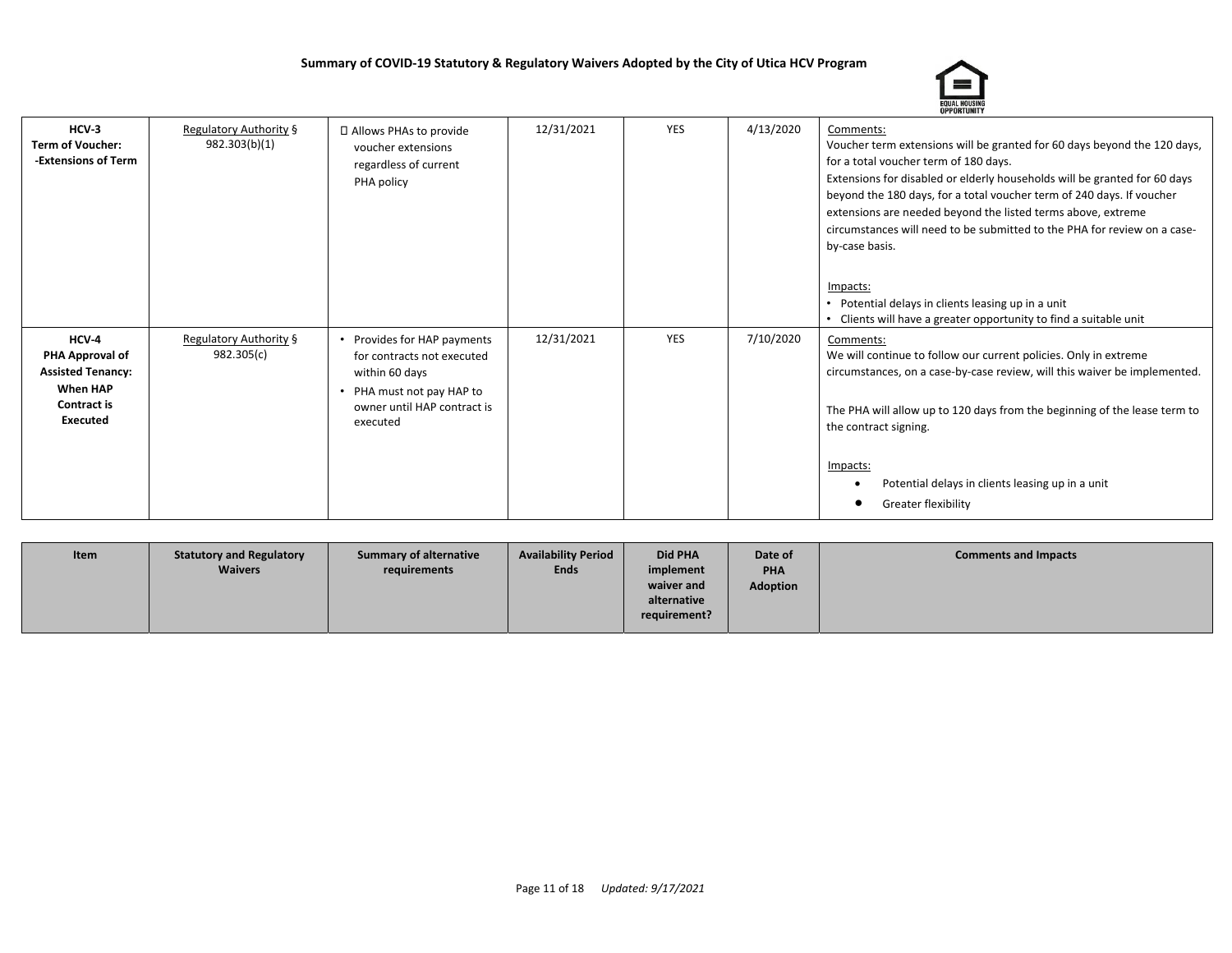

| HCV-5<br><b>Absence from unit</b>                                                               | <b>Regulatory Authority §</b><br>982.312       | □ Allows for PHA discretion on<br>absences from units longer<br>than<br>180 days<br>□ PHAs must not make<br>HAP payments beyond<br>12/31/20 for units vacant<br>more than 180 consecutive<br>days                           | 12/31/2021 | <b>YES</b> | 4/13/2020 | Comments:<br>For those temporarily absent from the unit no longer than 180 days, the<br>PHA will continue to make HAP payments through 12/31/2020. If an<br>annual reexamination is needed during that time period, all payments will<br>stop until an annual reexamination can be completed.<br>Notification must be received from the family member or representative of<br>the need for this waiver.<br>Impacts:<br>• Potential for increased HAP costs<br>Potential for increased fraud<br>• Preservation of housing for families                    |
|-------------------------------------------------------------------------------------------------|------------------------------------------------|-----------------------------------------------------------------------------------------------------------------------------------------------------------------------------------------------------------------------------|------------|------------|-----------|----------------------------------------------------------------------------------------------------------------------------------------------------------------------------------------------------------------------------------------------------------------------------------------------------------------------------------------------------------------------------------------------------------------------------------------------------------------------------------------------------------------------------------------------------------|
| HCV-6<br><b>Automatic</b><br><b>Termination of the</b><br><b>HAP Contract</b>                   | Regulatory Authority §<br>982.455              | □ Allows PHA to extend the<br>period of time after the last<br>HAP payment is made<br>before the HAP contract<br>terminates automatically                                                                                   | 12/31/2021 | <b>YES</b> | 4/13/2020 | Comments:<br>Upon written notice to the owner and family, the PHA will allow zero HAP<br>families to remain on the program until 12/31/2021 or six months from the<br>time the last HAP payment was made, whichever comes first.<br>Impacts:<br>Greater flexibility at this time of uncertainty<br>Provides a safety net for families facing potential job loss<br>• Preservation of housing for families                                                                                                                                                |
| HCV-7<br>Increase in<br>Payment<br><b>Standard During</b><br><b>HAP Contract</b><br><b>Term</b> | <b>Regulatory Authority §</b><br>982.505(c)(4) | □ Provides PHAs with the<br>option to increase the<br>payment standard for the<br>family at any time after the<br>effective date of the<br>increase, rather than waiting<br>for the next regular<br>reexamination to do so. | 12/31/2021 | <b>YES</b> | 7/10/2020 | Comments:<br>Should the PHA delay the annual reexamination for a family under Item PH<br>and HCV-2, the PHA will apply any increase to the payment standard to<br>this annual, once it is completed.<br>Annual Reexaminations are continuing to be processed in a timely manner<br>with the appropriate documentation available. If that should change, the<br>PHA will implement this waiver, as necessary waiver.<br>Impacts:<br>. No payments to landlords or tenants who receive utility reimbursement<br>payments will be processed until an annual |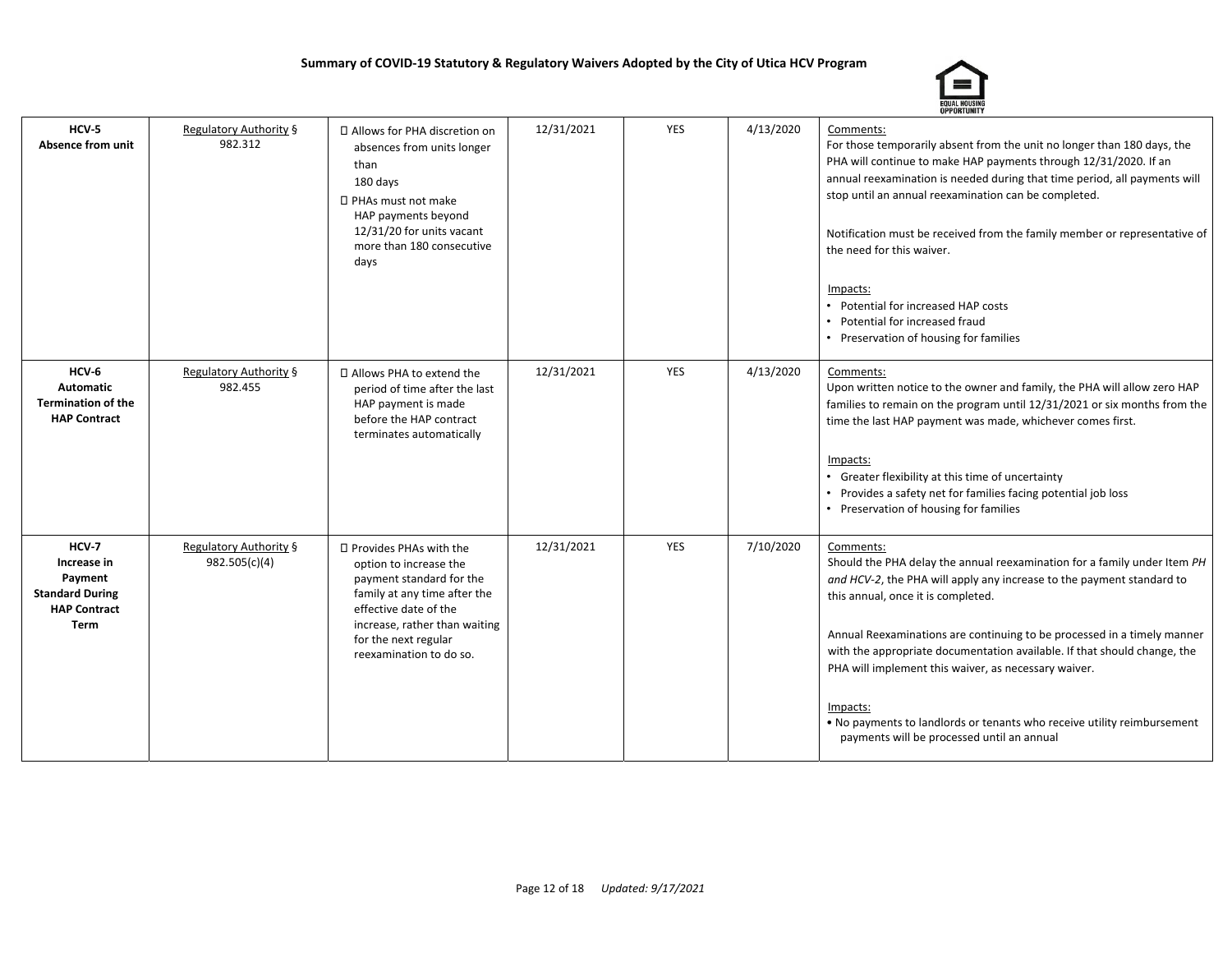

| Item                                                                                                                                        | <b>Statutory and Regulatory</b><br><b>Waivers</b>                                                         | <b>Summary of alternative</b><br>requirements                                                                                                                   | <b>Availability Period</b><br><b>Ends</b> | <b>Did PHA</b><br>implement<br>waiver and<br>alternative<br>requirement? | Date of<br>PHA<br><b>Adoption</b> | <b>Comments and Impacts</b>                                                                                                                      |
|---------------------------------------------------------------------------------------------------------------------------------------------|-----------------------------------------------------------------------------------------------------------|-----------------------------------------------------------------------------------------------------------------------------------------------------------------|-------------------------------------------|--------------------------------------------------------------------------|-----------------------------------|--------------------------------------------------------------------------------------------------------------------------------------------------|
|                                                                                                                                             |                                                                                                           |                                                                                                                                                                 |                                           |                                                                          |                                   | reexamination can be completed<br>• Potential decrease in HAP costs until all reexaminations are completed<br>and payments are caught up         |
| HCV-8<br><b>Utility Allowance</b><br>Schedule                                                                                               | Regulatory Authority §<br>982.517                                                                         | □ Provides for delay in<br>updating utility allowance<br>schedule                                                                                               |                                           | <b>NO</b>                                                                | Waiver not<br>adopted             | Comments:<br>No delay<br>The PHA Updated Utility Allowance Schedules Effective 5/1/2020<br>Impacts:<br>Potential for inaccurate HAP/URP payments |
| HCV-9<br>Homeownership<br>Counseling                                                                                                        | <b>Statutory Authority</b><br>Section $8(y)(1)(D)$<br><b>Regulatory Authority</b><br>§982.630, 982.636(d) | □ Waives the requirement for<br>the family to obtain pre-<br>assistance counseling                                                                              |                                           | <b>NO</b>                                                                | Waiver not<br>adopted             | Comments:<br>Homeownership Center has alternate measures in place, phone,<br>conference calls and online and Counseling                          |
| <b>HCV-10 Familiy</b><br><b>Unification Program</b><br>(FUP):<br><b>FUP Youth Age</b><br><b>Eligibility to Enter</b><br><b>HAP Contract</b> | <b>Statutory Authority Section</b><br>8(x)(2)                                                             | □ Allows PHAs to increase age<br>to 26 for foster youth initial<br>lease up                                                                                     |                                           | <b>NO</b>                                                                | Waiver not<br>adopted             | Comments:<br>N/A - does not participate in a FUP Youth program.                                                                                  |
| HCV-11: Family<br><b>Unification Program</b><br>(FUP):<br>Length of<br><b>Assistance for</b><br>Youth                                       | <b>Statutory Authority Section</b><br>8(x)(2)                                                             | □ Allows PHAs to suspend<br>terminations of assistance<br>for FUP youth who will reach<br>the 36month limit between<br>April 10, 2020, and<br>December 31, 2020 |                                           | <b>NO</b>                                                                | Waiver not<br>adopted             | Comments:<br>N/A - does not participate in a FUP Youth program.                                                                                  |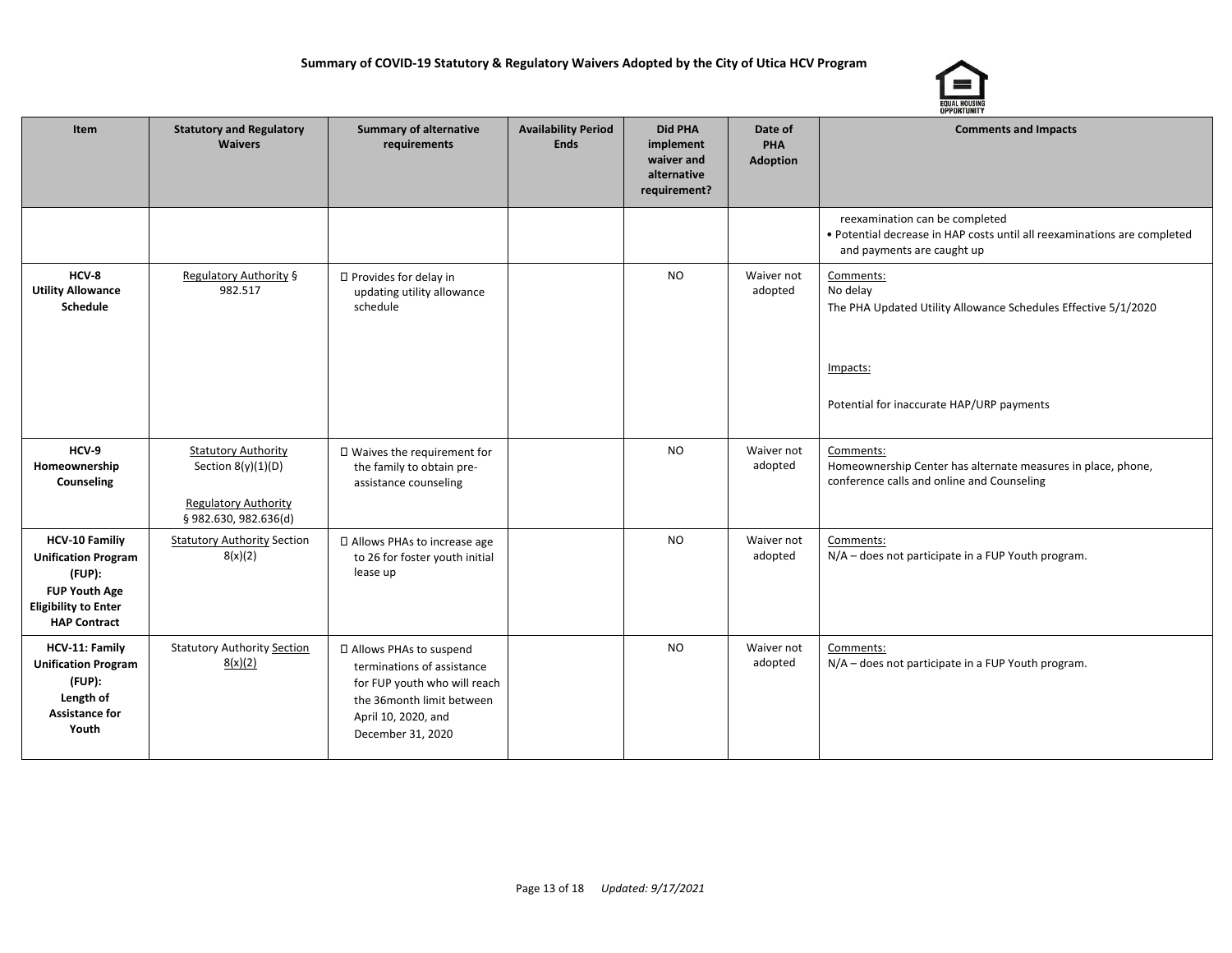

| <b>HCV-12 Family</b>       | <b>Statutory Authority Section</b> | □ Allows PHAs to accept       | <b>NO</b> | Waiver not | Comment:                                           |
|----------------------------|------------------------------------|-------------------------------|-----------|------------|----------------------------------------------------|
| <b>Unification Program</b> | 8(x)(2)                            | referrals of otherwise        |           | adopted    | N/A – does not participate in a FUP Youth program. |
| (FUP):                     |                                    | eligible youth who will leave |           |            |                                                    |
| <b>Timeframe for</b>       |                                    | foster care within            |           |            |                                                    |
| Referral                   |                                    | 120 days                      |           |            |                                                    |
|                            |                                    |                               |           |            |                                                    |
|                            |                                    |                               |           |            |                                                    |

| Item                                                                                    | <b>Statutory and Regulatory</b><br><b>Waivers</b>    | <b>Summary of alternative</b><br>requirements                                                                                                                                  | <b>Availability Period</b><br><b>Ends</b>                                                           | <b>Did PHA</b><br>implement<br>waiver and<br>alternative<br>requirement? | Date of<br>PHA<br><b>Adoption</b> | <b>Comments and Impacts</b>                                                                                                                            |
|-----------------------------------------------------------------------------------------|------------------------------------------------------|--------------------------------------------------------------------------------------------------------------------------------------------------------------------------------|-----------------------------------------------------------------------------------------------------|--------------------------------------------------------------------------|-----------------------------------|--------------------------------------------------------------------------------------------------------------------------------------------------------|
| <b>HCV 13</b><br>Homeownership:<br><b>Maximum Term of</b><br>Assistance                 | <b>Regulatory Authority</b><br>\$982.634(a)          | □ Allows PHAs to extend<br>homeownership<br>assistance for up to 1<br>additional year                                                                                          | 12/31/2021                                                                                          | Yes                                                                      | 7/10/2020                         | Comments:<br>If needed, will allow extension of homeownership assistance up to 1<br>additional year homeownership program.                             |
| <b>HCV-14</b><br>Mandatory<br><b>Removal of Unit from</b><br><b>PBV HAP</b><br>Contract | <b>Regulatory Authority</b><br>§§983.211(a); 983.258 | □ Allows a PHA to keep a PBV<br>unit under contract for a<br>period of time that extends<br>beyond 180 from the last<br>HAP but does not extend<br>beyond<br>December 31, 2020 | 12/31/2020                                                                                          | Yes                                                                      | 7/10/2020                         | Comments:<br>IF needed, will extend the PBV contract for the period that extends<br>beyond 180 from the last HAP but does not extend beyond 12/31/2020 |
| PH-1 Fiscal<br><b>Closeout of</b><br><b>Capital Grant</b><br><b>Funds</b>               | <b>Regulatory Authority</b><br>§905.322(b)           | $\Box$ Extension of deadlines for<br>ADCC and AMCC                                                                                                                             | Varies by PHA                                                                                       | <b>NO</b>                                                                | Waiver not<br>adopted             | Comments:<br>$N/A - V$ oucher only                                                                                                                     |
| PH-2 Total<br><b>Development Costs</b>                                                  | <b>Regulatory Authority</b><br>§905.314(c)-(d)       | □ Waives the TDC and HCC<br>limits permitting approval of<br>amounts in excess of<br>published TDC by 25% to<br>50% on a case by case basis                                    | Applies to<br>development<br>proposals<br>submitted to<br>HUD no later than<br>December<br>31, 2021 | <b>NO</b>                                                                | Waiver not<br>adopted             | Comments:<br>N/A - Voucher only                                                                                                                        |
| PH-3 Cost and<br><b>Other Limitations:</b><br><b>Types of Labor</b>                     | <b>Regulatory Authority</b><br>\$905.314(i)          | □ Allows for the use of force<br>account labor for<br>modernization activities in<br>certain circumstances                                                                     | 12/31/2021                                                                                          | <b>NO</b>                                                                | Waiver not<br>adopted             | $N/A - V$ oucher only                                                                                                                                  |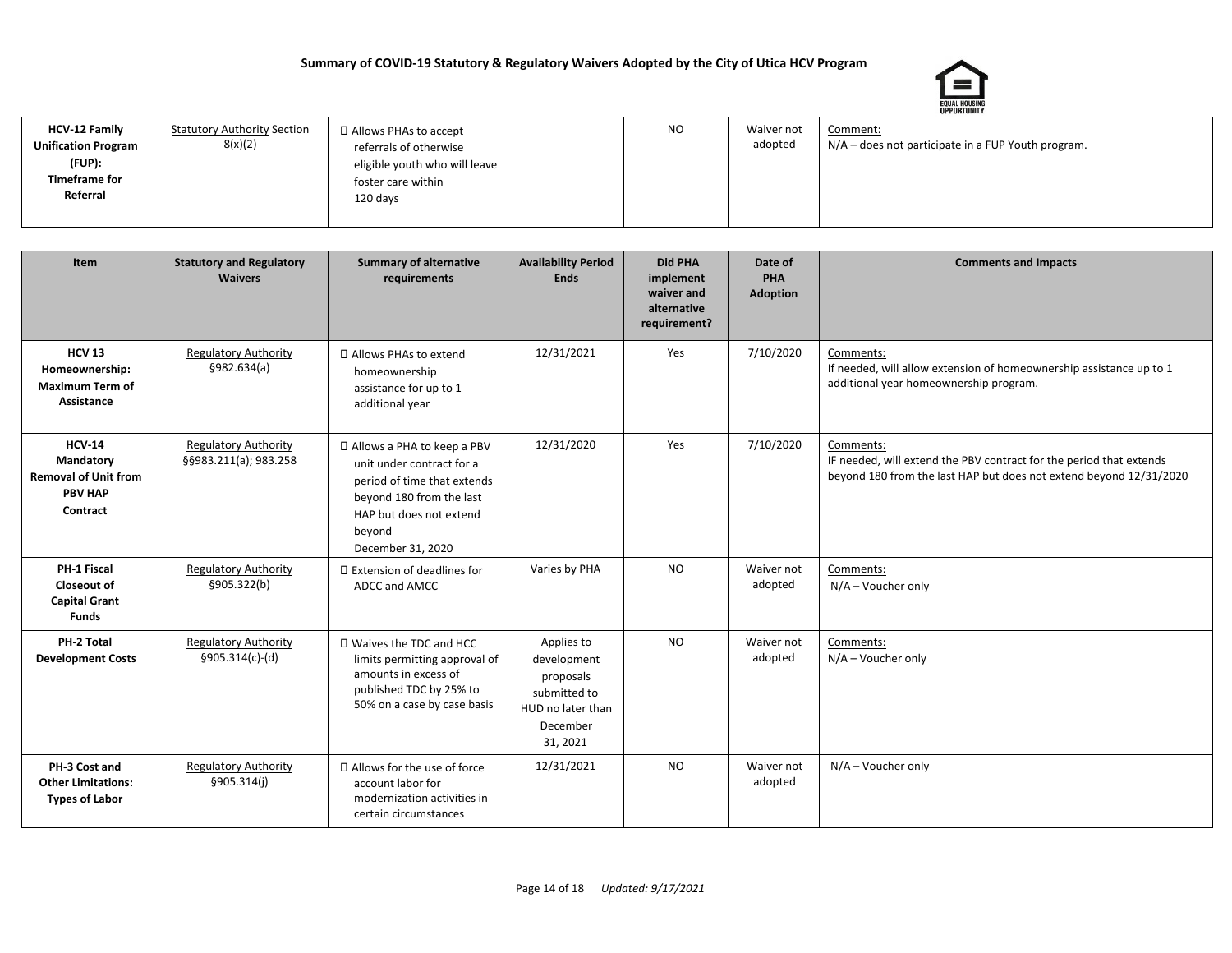

| PH-4 ACOP:<br><b>Adoption of</b><br><b>Tenant Selection</b><br>Policies | <b>Regulatory Authority</b><br>§960.202(c)(1) | Establishes alternative<br>requirement that policies<br>may be adopted without<br>board approval<br>Any provisions adopted<br>informally must be adopted<br>formally NLT December 31,<br>2020 | NO.       | Waiver not<br>adopted | Comments:<br>$N/A - V$ oucher only |
|-------------------------------------------------------------------------|-----------------------------------------------|-----------------------------------------------------------------------------------------------------------------------------------------------------------------------------------------------|-----------|-----------------------|------------------------------------|
| <b>PH-5 Community</b><br><b>Service and Self-</b><br>Sufficiency        | <b>Statutory Authority</b><br>Section 12(c)   | □ Temporarily suspend CSSR                                                                                                                                                                    | <b>NO</b> | Waiver not<br>adopted | N/A – Voucher only                 |

| Item                                             | <b>Statutory and Regulatory</b><br><b>Waivers</b>                                                                                                                                                                                                             | <b>Summary of alternative</b><br>requirements                   | <b>Availability Period</b><br><b>Ends</b> | <b>Did PHA</b><br>implement<br>waiver and<br>alternative<br>requirement? | Date of<br>PHA<br><b>Adoption</b> | <b>Comments and Impacts</b>     |
|--------------------------------------------------|---------------------------------------------------------------------------------------------------------------------------------------------------------------------------------------------------------------------------------------------------------------|-----------------------------------------------------------------|-------------------------------------------|--------------------------------------------------------------------------|-----------------------------------|---------------------------------|
| <b>Requirement (CSSR)</b>                        | <b>Regulatory Authority</b><br>§§960.603(a) and<br>960.603(b)                                                                                                                                                                                                 |                                                                 |                                           |                                                                          |                                   |                                 |
| <b>PH-6 Energy Audits</b>                        | Regulatory Authority §965.302                                                                                                                                                                                                                                 | □ Allows for delay in due dates<br>of energy audits             | One year beyond<br>2020 audit<br>deadline | <b>NO</b>                                                                | Waiver not<br>adopted             | Comments:<br>N/A - Voucher only |
| PH-7 Over-<br><b>Income Families</b>             | <b>Statutory Authority</b><br>Section $16(a)(5)$<br>Sub-regulatory Guidance<br><b>Housing Opportunity</b><br>Through Modernization Act of<br>2016: Final<br>Implementation of the<br><b>Public Housing Income</b><br>Limit 83 FR 35490, Notice PIH<br>2019-11 | □ Changes to timeframes for<br>determination of over-<br>income |                                           | <b>NO</b>                                                                | Waiver not<br>adopted             | $N/A - V$ oucher only           |
| <b>PH-8 Resident Council</b><br><b>Elections</b> | <b>Regulatory Authority</b><br>§964.130(a)(1)                                                                                                                                                                                                                 | □ Provides for delay in resident<br>council elections           |                                           | NO.                                                                      | Waiver not<br>adopted             | Comments:<br>N/A - Voucher only |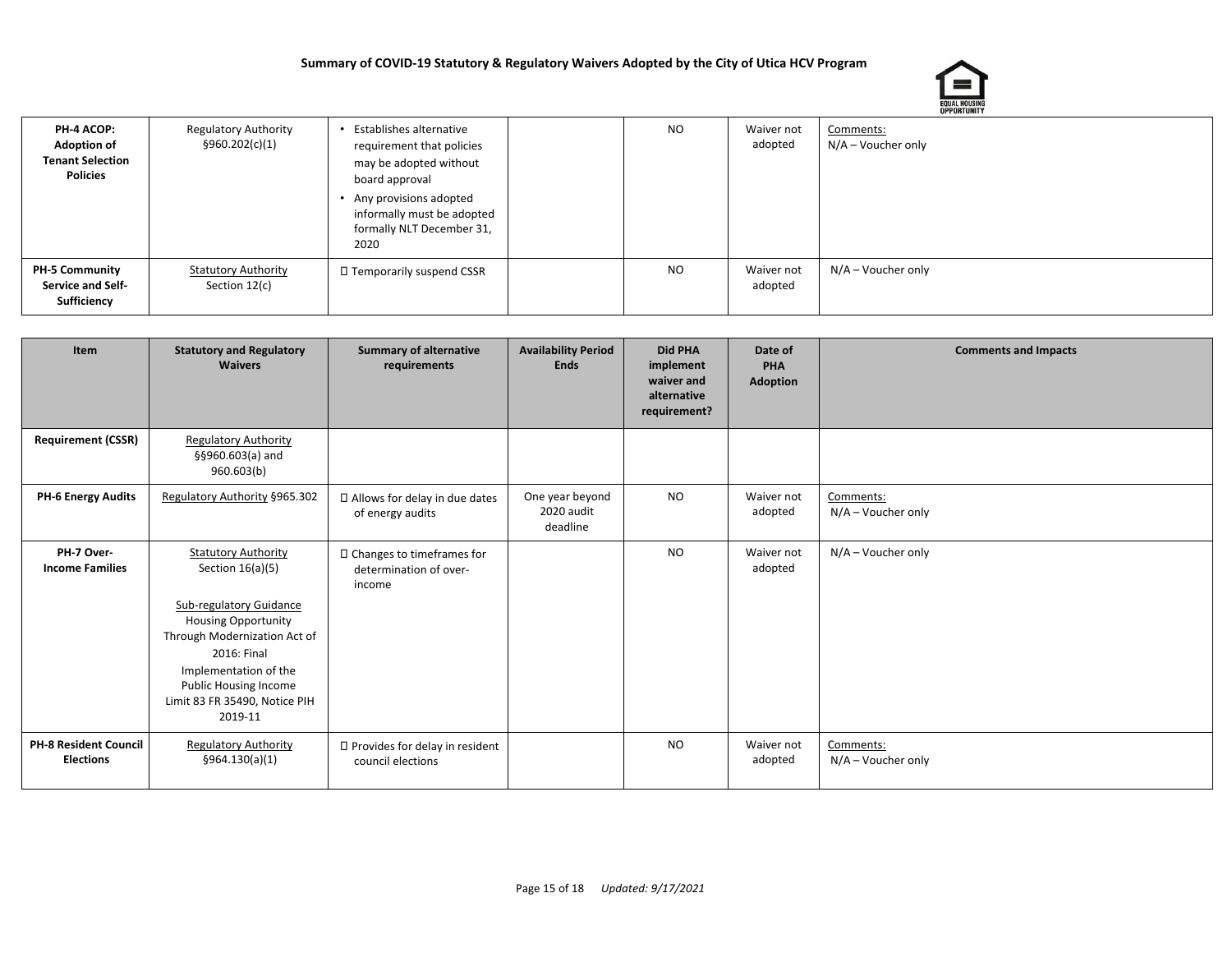

|                                                                                                                 |                               |                                                                                      |     |                       | ----------                      |
|-----------------------------------------------------------------------------------------------------------------|-------------------------------|--------------------------------------------------------------------------------------|-----|-----------------------|---------------------------------|
| PH-9 Review and<br><b>Revision of Utility</b><br>Allowance                                                      | Regulatory Authority §965.507 | □ Provides for delay in<br>updating utility allowance<br>schedule                    | NO. | Waiver not<br>adopted | Comments:<br>N/A - Voucher only |
| PH-10 Tenant<br><b>Notifications for</b><br><b>Changes to</b><br><b>Project Rules and</b><br><b>Regulations</b> | Regulatory Authority §966.5   | □ Advance notice not required<br>except for<br>policies related to tenant<br>changes | NO. | Waiver not<br>adopted | N/A - Voucher only              |

| Item                                                                         | <b>Statutory and Regulatory</b><br><b>Waivers</b>                                      | <b>Summary of alternative</b><br>requirements                                                                                                                  | <b>Availability Period</b><br><b>Ends</b> | <b>Did PHA</b><br>implement<br>waiver and<br>alternative<br>requirement? | Date of<br>PHA<br>Adoption | <b>Comments and Impacts</b>        |
|------------------------------------------------------------------------------|----------------------------------------------------------------------------------------|----------------------------------------------------------------------------------------------------------------------------------------------------------------|-------------------------------------------|--------------------------------------------------------------------------|----------------------------|------------------------------------|
| PH-11 Designated<br><b>Housing Plan</b><br>Renewals                          | <b>Statutory Authority Section</b><br>7(f)                                             | □ Extends the Plan's effective<br>period through<br>December 31, 2020, for<br>Plans due to expire between<br>the date of this Notice and<br>December 31, 2020. |                                           | NO.                                                                      | Waiver not<br>adopted      | $N/A - V$ oucher only              |
| PH-12: Public<br><b>Housing Agency</b><br><b>Annual Self-</b><br>Inspections | <b>Statutory Authority</b><br>Section $6(f)(3)$<br>Regulatory Authority §<br>902.20(d) | $\square$ Waives the requirement that<br>the PHA must inspection<br>each project                                                                               |                                           | NO.                                                                      | Waiver not<br>adopted      | Comments:<br>$N/A - V$ oucher only |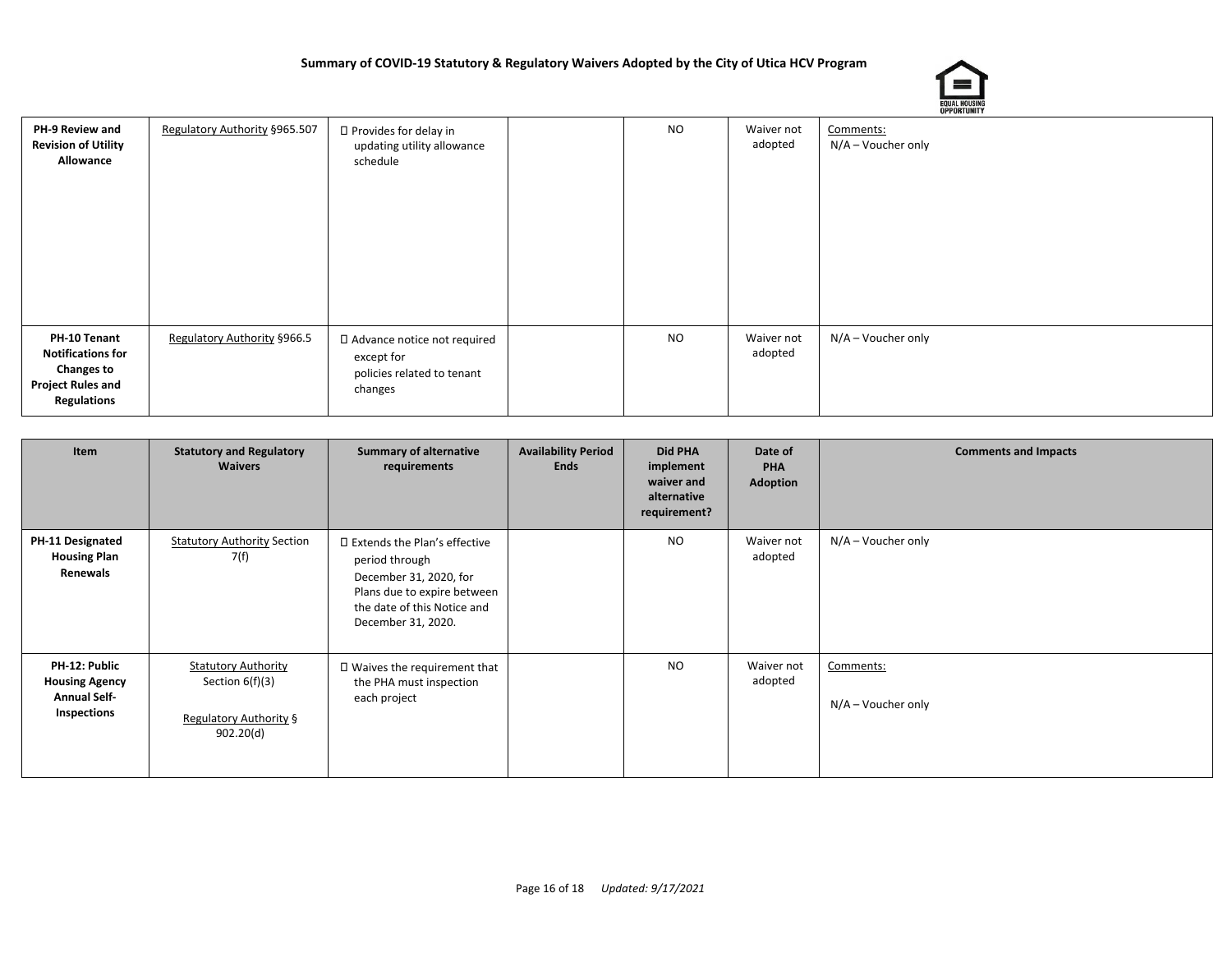

| 11a PHAS                                                                                                                                               | <b>Regulatory Authority 24</b><br>CFR Part 902                                                                    | • Allows for alternatives<br>related to inspections<br>• PHA to retain prior year<br>PHAS score unless requests<br>otherwise                              | HUD will resume<br>issuing new PHAS<br>scores starting<br>with<br>PHAs with FYE<br>dates of<br>3/31/2022                                                   | NO                                                                       | Waiver not<br>adopted             | Comments:<br>N/A - Voucher only                                                                                                                                                                                                                      |
|--------------------------------------------------------------------------------------------------------------------------------------------------------|-------------------------------------------------------------------------------------------------------------------|-----------------------------------------------------------------------------------------------------------------------------------------------------------|------------------------------------------------------------------------------------------------------------------------------------------------------------|--------------------------------------------------------------------------|-----------------------------------|------------------------------------------------------------------------------------------------------------------------------------------------------------------------------------------------------------------------------------------------------|
| 11b SEMAP                                                                                                                                              | <b>Regulatory Authority 24</b><br>CFR Part 985                                                                    | □ PHA to retain prior year<br>SEMAP score unless requests<br>otherwise                                                                                    | HUD will resume<br>issuing new<br><b>SEMAP scores</b><br>starting with<br>PHAs with FYE<br>dates of 3/31/22<br><b>Availability Period</b><br>Ends $1/1/22$ | <b>YES</b>                                                               | 4/13/2020                         | Comments:<br>Automatically waived by HUD<br>Impacts:<br>Decreased administrative burden                                                                                                                                                              |
| 11c<br><b>Uniform</b><br>Financial<br>Reporting<br><b>Standards: Filing of</b><br><b>Financial Reports;</b><br>Reporting<br>Compliance<br><b>Dates</b> | Regulatory Authority §§<br>5.801(c), 5.801(d)(1)                                                                  | □ Allows for extensions of<br>financial reporting deadlines                                                                                               | Varies by PHA FYE                                                                                                                                          | <b>YES</b>                                                               | 4/13/2020                         | Comments:<br>We are adopting this waiver in case it is needed to extended for FY20<br>financial statements.<br>FYE 3/31/2020<br>Unaudited extended to 11/30/2020<br>Audited to 6/30/2020                                                             |
| Item                                                                                                                                                   | <b>Statutory and Regulatory</b><br><b>Waivers</b>                                                                 | <b>Summary of alternative</b><br>requirements                                                                                                             | <b>Availability Period</b><br><b>Ends</b>                                                                                                                  | <b>Did PHA</b><br>implement<br>waiver and<br>alternative<br>requirement? | Date of<br>PHA<br><b>Adoption</b> | <b>Comments and Impacts</b>                                                                                                                                                                                                                          |
| 12a<br><b>PHA Reporting</b><br><b>Requirements on</b><br><b>Form HUD 50058</b>                                                                         | <b>Regulatory Authority</b><br>24 CFR Part 908, § 982.158<br><b>Sub-regulatory Guidance</b><br>PIH Notice 2011-65 | □ Waives the requirement to<br>submit 50058 within<br>60 days<br>□ Alternative requirement to<br>submit within 90 days of the<br>effective date of action | 12/31/2021                                                                                                                                                 | YES                                                                      | 4/13/2020                         | Comments:<br>The PHA will make every attempt to submit 50058s within 60 days of the<br>effective date, however unforeseen circumstances may arise in the future<br>that make this difficult.<br>Impacts:<br>Potential for inaccurate PIC/EIV reports |